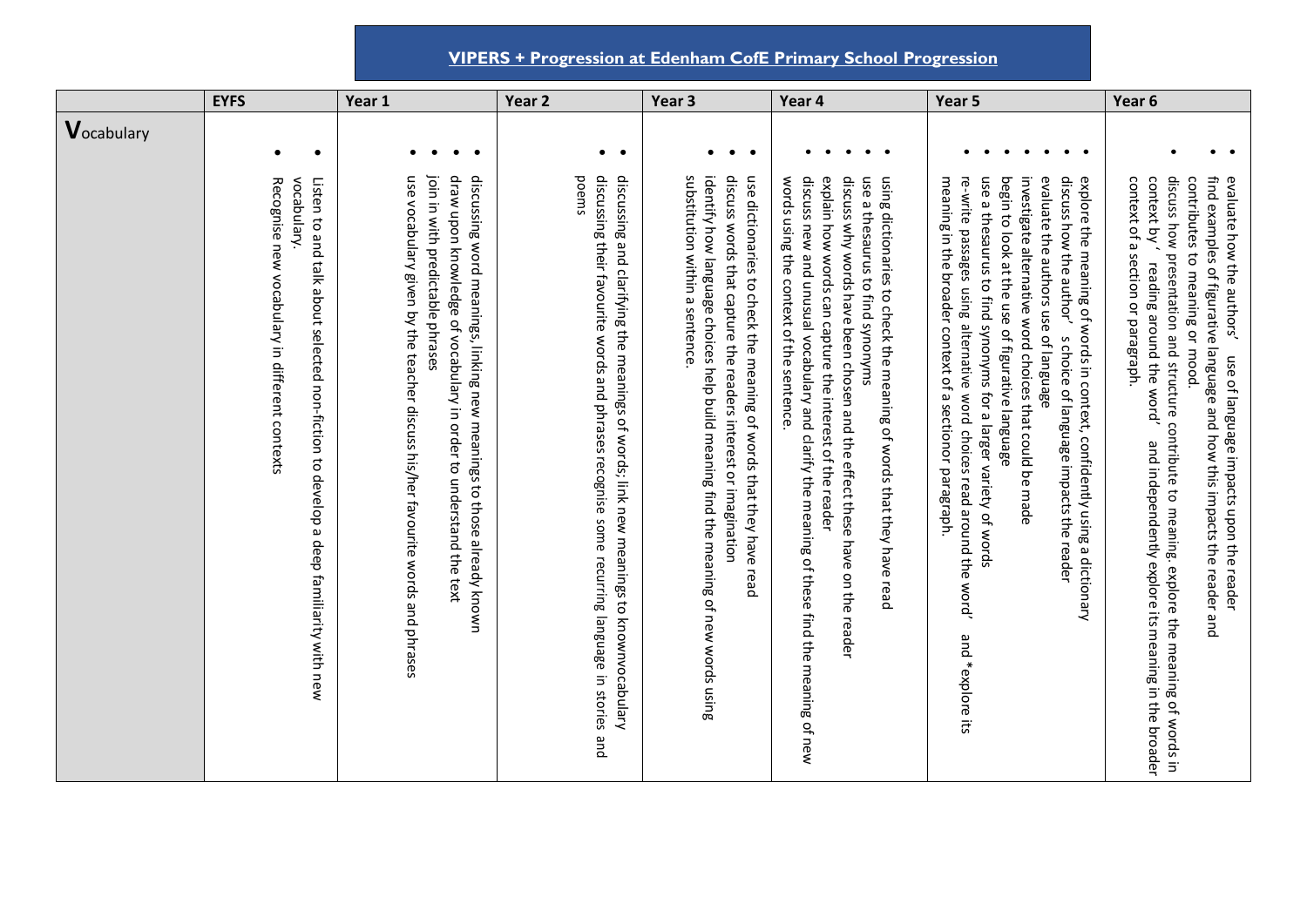|           | <b>EYFS</b>                                                                                                                                            | Year 1                                                                                                                                                                                                                                                                                                      | Year <sub>2</sub>                                                                                                                                                                                                                                                                     | Year <sub>3</sub>                                                                                                                                                                                                                                                                                                                                      | Year 4                                                                                                                                                                                                                                                                                                                                                                                                                         | Year 5                                                                                                                                                                                                                                                                                                                                                                                                         | Year <sub>6</sub>                                                                                                                                                                                                                                                                                                                                                                                                                                                                                                                        |
|-----------|--------------------------------------------------------------------------------------------------------------------------------------------------------|-------------------------------------------------------------------------------------------------------------------------------------------------------------------------------------------------------------------------------------------------------------------------------------------------------------|---------------------------------------------------------------------------------------------------------------------------------------------------------------------------------------------------------------------------------------------------------------------------------------|--------------------------------------------------------------------------------------------------------------------------------------------------------------------------------------------------------------------------------------------------------------------------------------------------------------------------------------------------------|--------------------------------------------------------------------------------------------------------------------------------------------------------------------------------------------------------------------------------------------------------------------------------------------------------------------------------------------------------------------------------------------------------------------------------|----------------------------------------------------------------------------------------------------------------------------------------------------------------------------------------------------------------------------------------------------------------------------------------------------------------------------------------------------------------------------------------------------------------|------------------------------------------------------------------------------------------------------------------------------------------------------------------------------------------------------------------------------------------------------------------------------------------------------------------------------------------------------------------------------------------------------------------------------------------------------------------------------------------------------------------------------------------|
| Inference | $\bullet\qquad\bullet$                                                                                                                                 | $\bullet$<br>$\bullet$<br>$\bullet$<br>$\bullet$                                                                                                                                                                                                                                                            | $\bullet$<br>$\bullet$ $\bullet$                                                                                                                                                                                                                                                      | $\bullet\qquad\bullet\qquad$<br>$\bullet$                                                                                                                                                                                                                                                                                                              | $\bullet$<br>$\bullet$<br>$\bullet$                                                                                                                                                                                                                                                                                                                                                                                            | $\bullet$<br>$\bullet$<br>$\bullet\quad\bullet$                                                                                                                                                                                                                                                                                                                                                                | $\bullet$<br>$\bullet$<br>$\bullet$                                                                                                                                                                                                                                                                                                                                                                                                                                                                                                      |
|           | Safely explore emotions beyond their normal range stories<br>Listen to simple stories and understand what is happening, with the help of the pictures. | demonstrate simple inference from the text based on what is saic<br>infer basic points with direct reference to the pictures and words in the text<br>children make basic inferences about characters'<br>discuss the significance of the title and events<br>evidence<br>feelings by using whatthey say as | words to make inferences<br>infer basic points and begin, with support, to pick up on subtler references.<br>answering and asking questions and modifying answers as the story progresses use pictures or<br>make inferences about characters'<br>feelings using what they say and do | make inferences about actions or events<br>characters'<br>ask and answer questions appropriately, including some simple inference questionsbased on<br>justify inferences by referencing a specific point in the text.<br>children can infer characters'<br>feelings, thoughts and motives.<br>feelings, thoughts and motives from their statedactions | one piece of evidence to justify their answer<br>infer characters feelings, thoughts and motives from their stated actions<br>characters'<br>consolidate the skill of justifying them using a specific reference point in the text use more than<br>ask and answer questions appropriately, including some simple inference questionsbased<br>feelings, thoughts and motives (I know this because questions)<br>$\overline{a}$ | use figurative language to infer meaning<br>give one or two pieces of evidence to support the point they are making.<br>make inferences about actions,<br>actions, and justifying inferences with evidence.<br>drawing inferences such as inferring characters'<br>evidence from more than one place across a text.<br>feelings, events or states<br>feelings, thoughts and motives fromtheir<br>begin to draw | made. They can draw evidence from different placesacross the text<br>indirect clues.<br>discuss how characters change and develop through texts by drawing inferencesbased on<br>actions,<br>drawing inferences such as inferring characters'<br>feelings, thoughts and motives, giving more than one piece of evidence to support each point<br>make inferences about events, feelings, states backing these up with evidence. infer characters'<br>and justifying inferences with evidence<br>feelings, thoughts and motives fromtheir |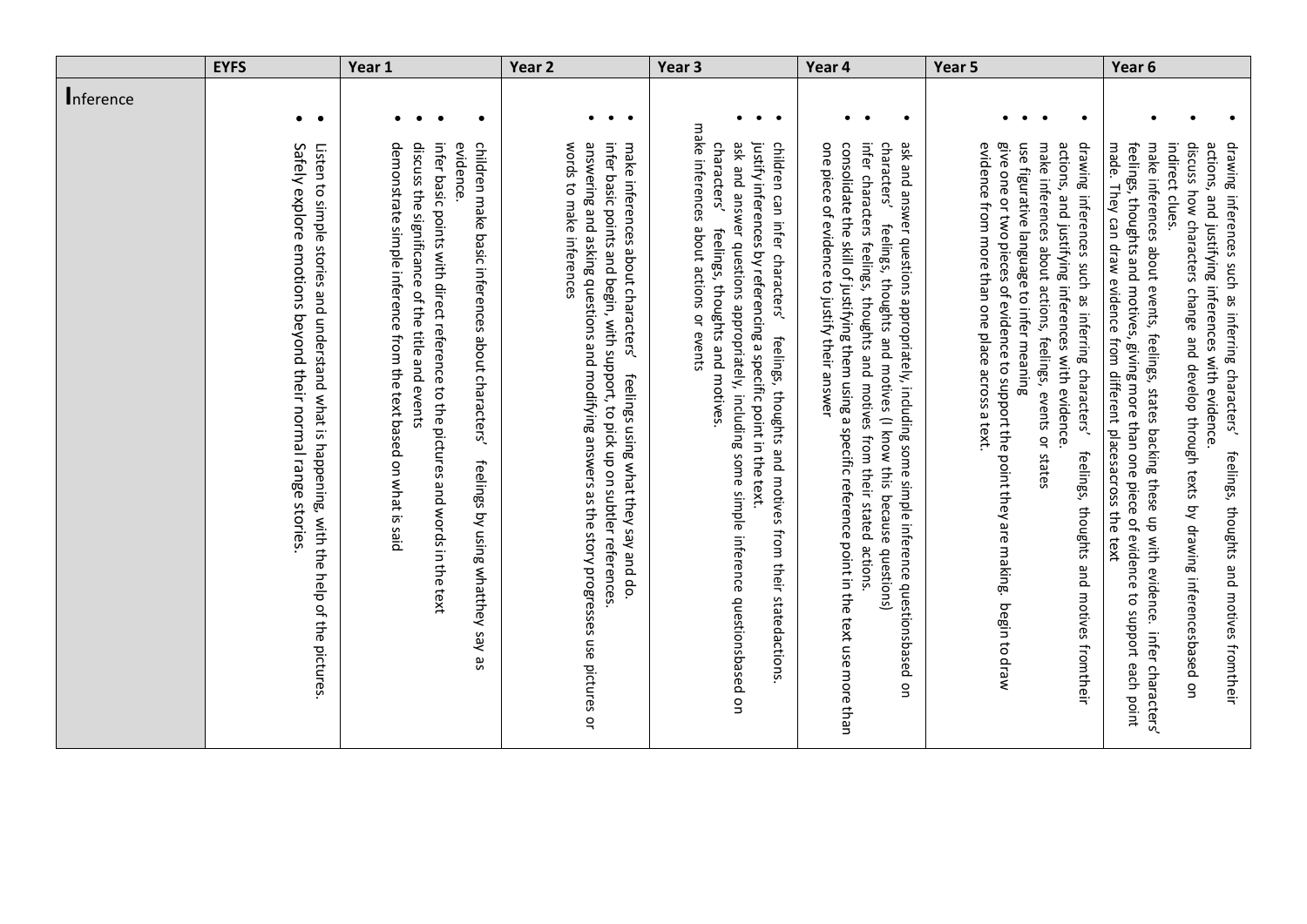|                     | <b>EYFS</b>                                                                                                                         | Year 1                                                                                                                                                                                                                                                    | Year <sub>2</sub>                                                                                                                                                                                                                                                | Year <sub>3</sub>                                                                                                                                                                       | Year 4                                                                                                                                                                                                                                    | Year 5                                                                                                                                                                          | Year 6                                                                                                                                                                                      |
|---------------------|-------------------------------------------------------------------------------------------------------------------------------------|-----------------------------------------------------------------------------------------------------------------------------------------------------------------------------------------------------------------------------------------------------------|------------------------------------------------------------------------------------------------------------------------------------------------------------------------------------------------------------------------------------------------------------------|-----------------------------------------------------------------------------------------------------------------------------------------------------------------------------------------|-------------------------------------------------------------------------------------------------------------------------------------------------------------------------------------------------------------------------------------------|---------------------------------------------------------------------------------------------------------------------------------------------------------------------------------|---------------------------------------------------------------------------------------------------------------------------------------------------------------------------------------------|
| <b>P</b> redictions | $\bullet\quad\bullet$                                                                                                               | $\bullet$<br>$\bullet$<br>$\bullet$                                                                                                                                                                                                                       | $\bullet$<br>$\bullet$                                                                                                                                                                                                                                           | $\bullet\quad\bullet\quad\bullet$                                                                                                                                                       | $\bullet\qquad\bullet$<br>$\bullet$                                                                                                                                                                                                       | $\bullet$ $\bullet$                                                                                                                                                             | $\bullet\quad\bullet$                                                                                                                                                                       |
|                     | Make predictions about the outcome of a story<br>children to join in or predict the word coming next (relating to rhyme/repetition) | begin to explain these ideas verbally or though pictures.<br>character and plot<br>predicting what might happen on the basis of what has been read so far interms of story,<br>make simple predictions based on the story and on their own lifeexperience | and language so far<br>logical predictions and give explanations of them<br>predicting what might happen on the basis of what has been read in terms of plot, character<br>make predictions using their own knowledge as well as what has happened so far b make | justify predictions using evidence from the text.<br>use details from the text to form further predictions.<br>use<br>relevant prior knowledge to<br>make predictions and justify them. | justify predictions using evidence from the text.<br>monitor these predictions and compare them with the text as they read on<br>justify them.<br>use relevant prior knowledge as well as details from the text to form predictionsand to | support predictions<br>read on.<br>predicting what might happen from details stated and implied<br>with relevant evidence from the text. confirm and modify predictions as they | support predictions by using relevant evidence from the text confirm and modify predictions in<br>light of new information.<br>predicting what might happen from details stated and implied |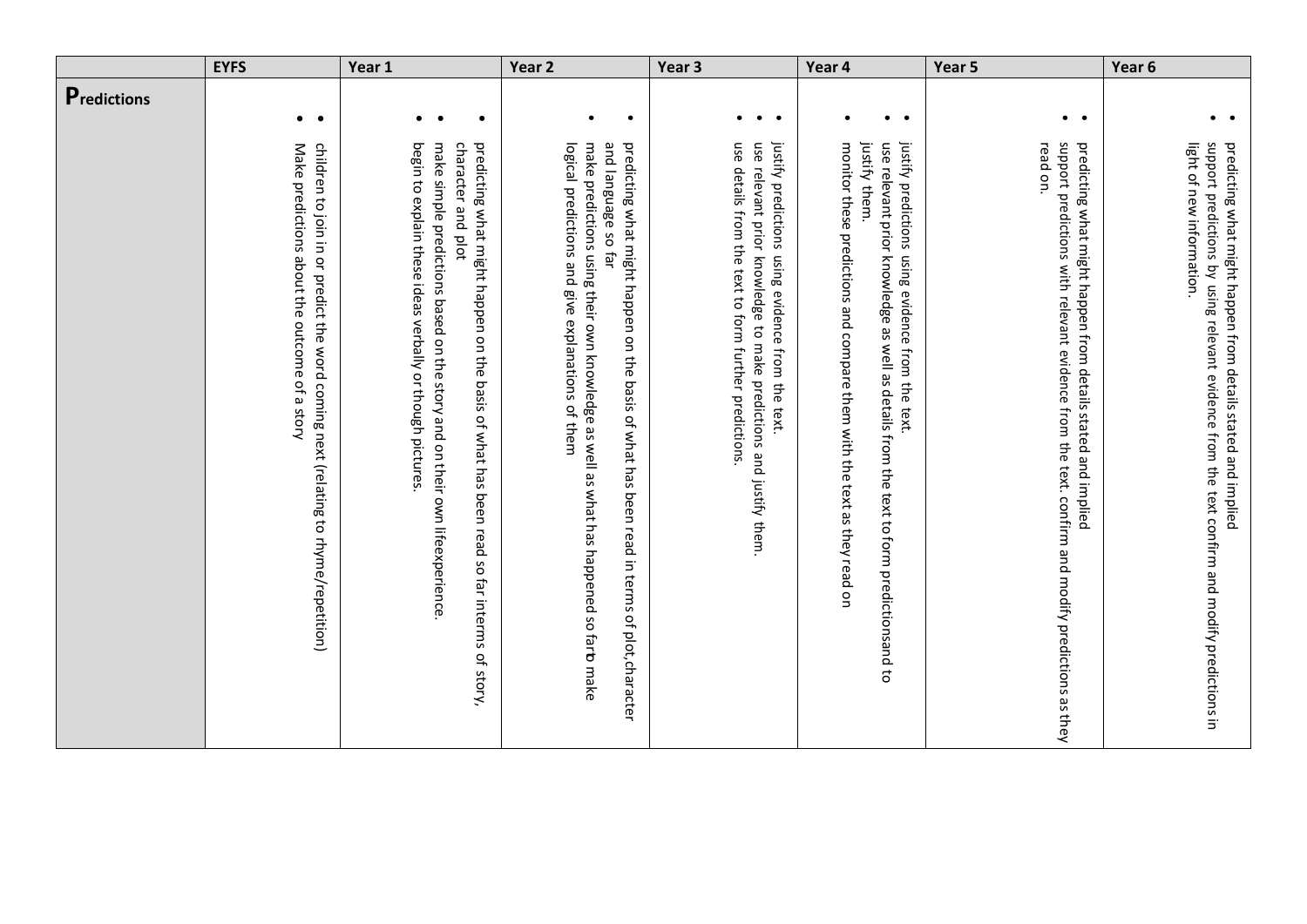|         | <b>EYFS</b>                                              | Year 1                                                                                                                                                                                                                            | Year <sub>2</sub>                                                                                                                                                                                                                                                    | Year <sub>3</sub>                                                                                                                                                                                                                                                             | Year 4                                                                                                                                                                                                                     | Year 5                                                                                                                                                                                                                                                                                                                                                                                                                                                                                                                                                     | Year 6                                                                                                                                                                                                                                                                                                                                                                                                                                                                                                                                                                                                                                 |
|---------|----------------------------------------------------------|-----------------------------------------------------------------------------------------------------------------------------------------------------------------------------------------------------------------------------------|----------------------------------------------------------------------------------------------------------------------------------------------------------------------------------------------------------------------------------------------------------------------|-------------------------------------------------------------------------------------------------------------------------------------------------------------------------------------------------------------------------------------------------------------------------------|----------------------------------------------------------------------------------------------------------------------------------------------------------------------------------------------------------------------------|------------------------------------------------------------------------------------------------------------------------------------------------------------------------------------------------------------------------------------------------------------------------------------------------------------------------------------------------------------------------------------------------------------------------------------------------------------------------------------------------------------------------------------------------------------|----------------------------------------------------------------------------------------------------------------------------------------------------------------------------------------------------------------------------------------------------------------------------------------------------------------------------------------------------------------------------------------------------------------------------------------------------------------------------------------------------------------------------------------------------------------------------------------------------------------------------------------|
| Explain | $\bullet$<br>Understand                                  | $\bullet$ $\bullet$<br>$\bullet$<br>$\bullet$                                                                                                                                                                                     | $\bullet$<br>$\bullet$<br>$\bullet$                                                                                                                                                                                                                                  | $\bullet$<br>$\bullet$<br>$\bullet$                                                                                                                                                                                                                                           | $\bullet$<br>$\bullet$<br>$\bullet$                                                                                                                                                                                        | $\bullet$<br>$\bullet$<br>$\bullet$<br>$\bullet\quad\bullet$                                                                                                                                                                                                                                                                                                                                                                                                                                                                                               | $\bullet$                                                                                                                                                                                                                                                                                                                                                                                                                                                                                                                                                                                                                              |
|         | and respond to simple<br>$rac{M}{\sqrt{2}}$<br>questions | link what they read or hear to their own experiences<br>explain clearly my understanding of what has been read to them<br>give my opinion including likes and dislikes (not nc objective).<br>express views apprire or characters | listen to the opinion of others<br>discuss some similarities between books<br>express my own views about a book or poem<br>they listen to and they read for themselves<br>explain and discuss their understanding of books, poems and other material, boththose that | identifying how language, structure, and presentation contribute to meaning of bothfiction and<br>recognise authorial choices and the purpose<br>non-fiction texts<br>discussing the features of a wide range of fiction, poetry, plays, non-fiction andreference<br>of these | identifying how language, structure, and presentation contribute to meaning<br>discussing words and phrases that capture the reader'<br>recognise authorial choices and the purpose of these<br>s interest and imagination | identifying how language, structure and presentation contribute to meaning<br>begin to distinguish between fact and opinion<br>presentations and debates.<br>explain and discuss their understanding of what they have read, including throughformal<br>considering the impact on the reader<br>discuss and evaluate how authors use language, including figurative language<br>begin to challenge points of view<br>give reasons for authorial choices<br>recommend books for peers in detail<br>provide increasingly reasoned justification for my views | distinguish between fact, opinion and bias explaining how they know this<br>explain and discuss their understanding of what they have read, including throughformal<br>discuss and evaluate how authors use language, including figurative language<br>identifying how language, structure and presentation contribute to meaning<br>begin to distinguish between fact and opinion<br>begin to challenge points of view<br>give reasons for authorial choices<br>recommend books for peers in detail<br>provide increasingly reasoned justification for my views<br>presentations and debates.<br>considering the impact on the reader |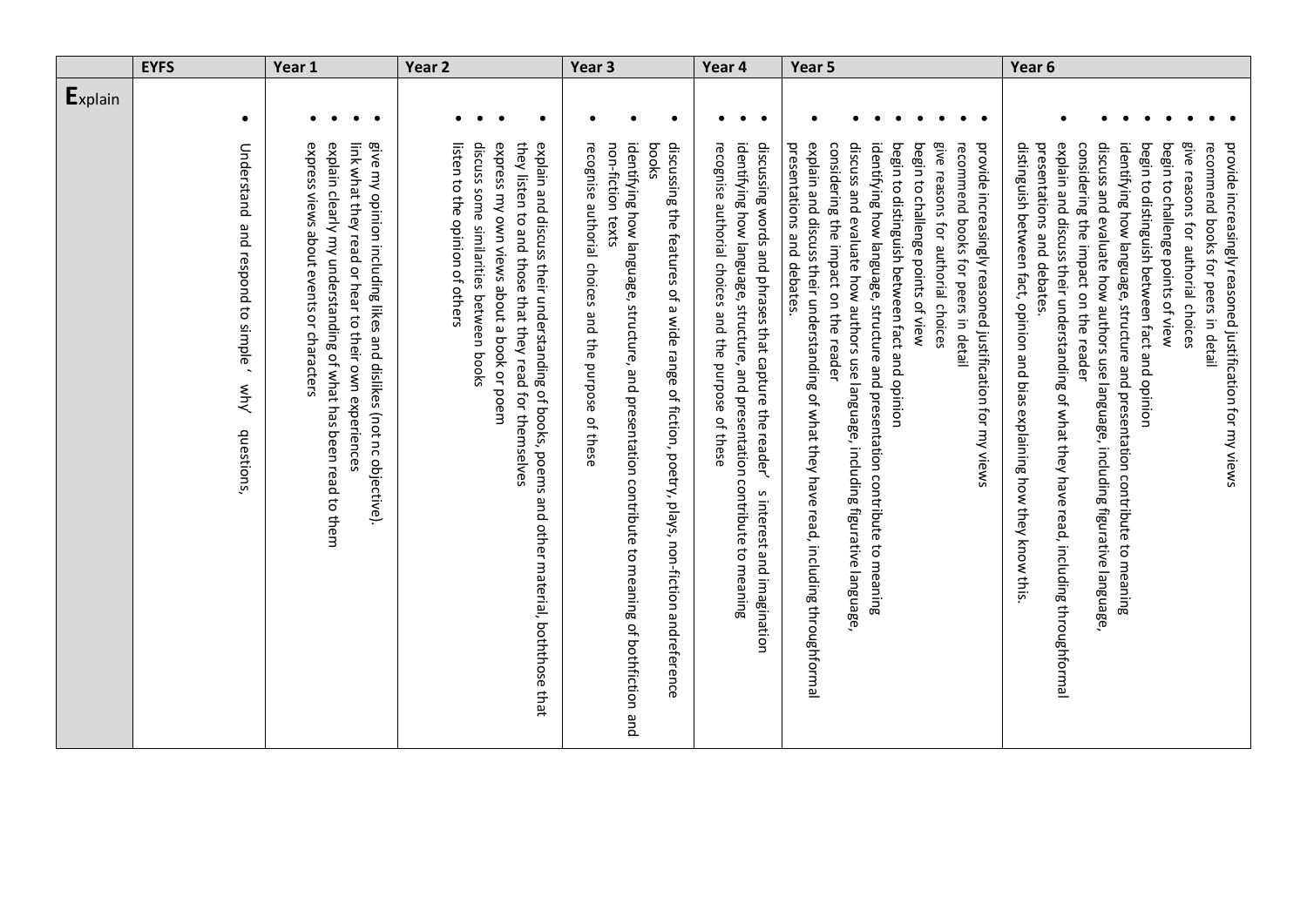|           | <b>EYFS</b>                                                                                                                                               | Year 1                                                                                                                                                                                                                                                                                                                                       | Year <sub>2</sub>                                                                                                                                                                                                                                                                                                                                                                       | Year <sub>3</sub>                                                                                                                                                                                                                                                         | Year 4                                                                                                                                                                                   | Year 5                                                                                                                                                                                                                                                                                                                                                                                                                | Year <sub>6</sub>                                                                                                                                                                                                                                                                                                                                                                                                                                               |
|-----------|-----------------------------------------------------------------------------------------------------------------------------------------------------------|----------------------------------------------------------------------------------------------------------------------------------------------------------------------------------------------------------------------------------------------------------------------------------------------------------------------------------------------|-----------------------------------------------------------------------------------------------------------------------------------------------------------------------------------------------------------------------------------------------------------------------------------------------------------------------------------------------------------------------------------------|---------------------------------------------------------------------------------------------------------------------------------------------------------------------------------------------------------------------------------------------------------------------------|------------------------------------------------------------------------------------------------------------------------------------------------------------------------------------------|-----------------------------------------------------------------------------------------------------------------------------------------------------------------------------------------------------------------------------------------------------------------------------------------------------------------------------------------------------------------------------------------------------------------------|-----------------------------------------------------------------------------------------------------------------------------------------------------------------------------------------------------------------------------------------------------------------------------------------------------------------------------------------------------------------------------------------------------------------------------------------------------------------|
| Retrieval | $\bullet\quad\bullet$                                                                                                                                     | $\bullet$<br>$\bullet$<br>$\bullet$                                                                                                                                                                                                                                                                                                          | $\bullet\qquad\bullet$<br>$\bullet$<br>$\bullet$                                                                                                                                                                                                                                                                                                                                        | $\bullet$ $\bullet$<br>$\bullet$                                                                                                                                                                                                                                          | $\bullet\quad\bullet\quad\bullet$                                                                                                                                                        | $\bullet$<br>$\bullet$<br>$\bullet$<br>$\bullet$                                                                                                                                                                                                                                                                                                                                                                      | $\bullet$<br>$\bullet$<br>$\bullet$<br>$\bullet$                                                                                                                                                                                                                                                                                                                                                                                                                |
|           | Understand simple questions about<br>recognise words with the same initial sound<br>who'<br>$\tilde{\phantom{a}}$<br>what'<br>and '<br>where <sup>'</sup> | recognize differences between fiction and non-fiction texts.<br>develop their knowledge of retrieval through images<br>answer a question about what has just happened in a story<br>retrieve information by finding a few key words.<br>recognize characters, events, titles and information.<br>Contribute ideas and thoughts in discussion | draw on previously taught knowledge<br>asking and answering retrieval questions<br>independently read and answer simple duestions about what they have just read<br>the text they have already read<br>Monitor their reading, checking words that they have decoded, to ensure that theyfit within<br>remember significant exent and key information aport the text that they have read | retrieve information from a non-fiction text<br>retrieve and record information from a fiction text.<br>begin to use quotations from the text.<br>learn the skill of<br>use contents page and subheadings to locate information<br>skim and scan'<br>to retrieve details. | using relevant quotes to support their answers to questions<br>retrieve and record information from a fiction or non-fiction text.<br>confidently skim and scan texts to record details. | fiction and archaic texts.<br>use evidence from across larger sections of text<br>information<br>confidently skim and scan, and also use the skill of reading before and after toretrieve<br>follow a line of enquiry.<br>retrieve, record and present information from non-fiction texts.<br>read a broader range of texts including myths, legends, stories from other cultures, modern<br>Ask my own questions and | Retrieve, record and present information from a wide variety of non-fiction texts<br>fiction, plays, poetry and archaic texts.<br>Read a broader range of texts including myths, legends, stories from other cultures, modern<br>retrieve information. *They use evidence from across whole chapters or texts<br>Children confidently skim and scan, and also use the skill of reading before andafter to<br>Ask my own questions and follow a line of enquiry. |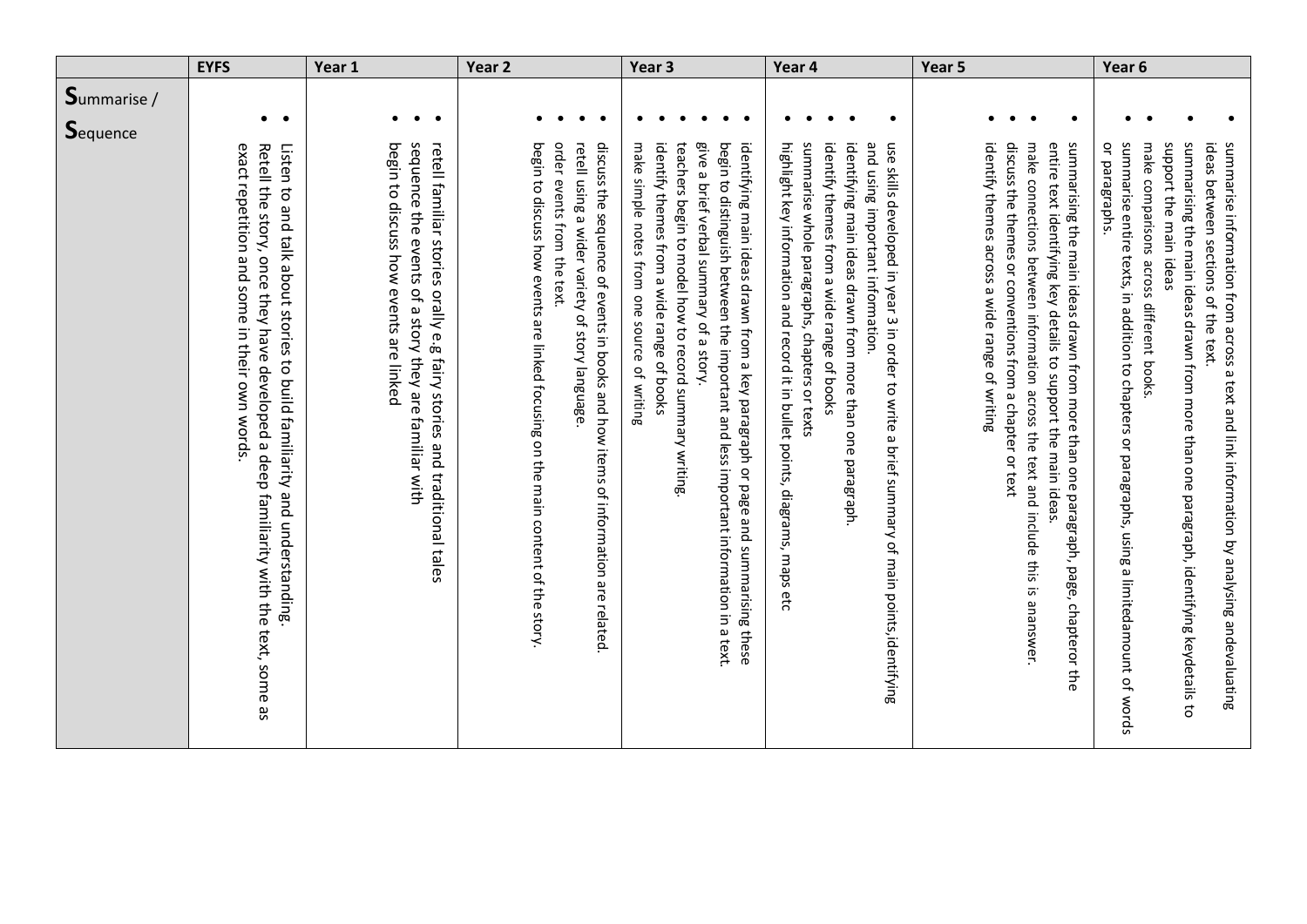| $\ddot{}$       | <b>EYFS</b>                                                                                                                                                                                                                                                                                                                                                                                                                                                                                              | Year 1                                                                                                                                                                                                                                                                                                                                                                                                           | Year <sub>2</sub>                                                                                                                                                                                                                                                                                                                                                                                          | Year <sub>3</sub>                                                                                                                                                                                                                                                                                                                                                                                                                                                                 | Year 4                                                                                                                                                                                                                                                                                                                                                                                                                                                                            | Year 5                                                                                                                                                                         | Year <sub>6</sub>                                                                                                                                                             |
|-----------------|----------------------------------------------------------------------------------------------------------------------------------------------------------------------------------------------------------------------------------------------------------------------------------------------------------------------------------------------------------------------------------------------------------------------------------------------------------------------------------------------------------|------------------------------------------------------------------------------------------------------------------------------------------------------------------------------------------------------------------------------------------------------------------------------------------------------------------------------------------------------------------------------------------------------------------|------------------------------------------------------------------------------------------------------------------------------------------------------------------------------------------------------------------------------------------------------------------------------------------------------------------------------------------------------------------------------------------------------------|-----------------------------------------------------------------------------------------------------------------------------------------------------------------------------------------------------------------------------------------------------------------------------------------------------------------------------------------------------------------------------------------------------------------------------------------------------------------------------------|-----------------------------------------------------------------------------------------------------------------------------------------------------------------------------------------------------------------------------------------------------------------------------------------------------------------------------------------------------------------------------------------------------------------------------------------------------------------------------------|--------------------------------------------------------------------------------------------------------------------------------------------------------------------------------|-------------------------------------------------------------------------------------------------------------------------------------------------------------------------------|
| <b>Decoding</b> |                                                                                                                                                                                                                                                                                                                                                                                                                                                                                                          |                                                                                                                                                                                                                                                                                                                                                                                                                  | $\bullet$<br>$\bullet$                                                                                                                                                                                                                                                                                                                                                                                     | $\bullet$<br>$\bullet$<br>$\bullet$                                                                                                                                                                                                                                                                                                                                                                                                                                               | $\bullet$<br>$\bullet$                                                                                                                                                                                                                                                                                                                                                                                                                                                            | $\bullet$                                                                                                                                                                      | $\bullet$                                                                                                                                                                     |
|                 | To continue a rhyming string.<br>To link sounds to letters, naming and sounding the letters of the alphabet.<br>To segment the sounds<br>Tohear and say the initial sound in words<br>To recognise rhythm in spoken words<br>To show an assuration of rhyme and alliteration.<br>To use phonic knowledge to decode regular words and read them aloud accurately<br>represents some of them.<br>To enjoy rhyming and rhythmic activities<br>in simple words and blend them together and know which letter | To read contractions and understanding use of apostrophe<br>$\overline{\circ}$<br>To read common suffixes (-s, -es, -ing, -ed, etc.)<br>$\overline{\circ}$<br>To speedily read all 40+ letters/groups for 40+ phonemes<br>đ<br>5<br>read aloud phonically-decodable text<br>read multi-syllable words containing taught GPCs<br>read accurately by blending taught GPC<br>apply phonic knowledge to decode words | To read<br>$\overline{c}$<br>To read multi-syllable words containing these graphemes<br>$\overline{c}$<br>ō<br>To read most words quickly & accurately without overt sounding and blending<br>read<br>read<br>secure phonic decoding until reading is fluent.<br>exception words, noting unusual correspondences<br>accurately by blending, including alternative sounds for graphemes<br>common suffixes. | re-, sub-, inter-, super-, anti-and auto-to beginto read aloud.*<br>longer unknown words).<br>ous, ture, -sure, -sion, -tion, -ssion and -cian, to begin to read aloud.*<br>Toapply their growing knowledge of root words and suffixes/word endings, including-ation,-ly,<br>To apply their growing knowledge of root words and prefixes, including in-, i.i-, dis-, mis-, un-,<br>To use their phonic knowledge to decode quickly and accurately (may still need support to read | ture, -sure, -sion, tion, -ssion and -cian, to begin to read aloud.*<br>re-, sub-, inter-, super-, anti-and auto-to beginto read aloud.*<br>longer unknown words).<br>To apply their growing knowledge of root words and suffixes/word endings, including-ation,-ly,-ous,<br>To apply their growing knowledge of root words and prefixes, including in-, i.i-, dis-, mis-, un-,<br>To use their phonic knowledge to decode quickly and accurately (may still need support to read | both to read aloud and to understand the meaning of new words that they meet<br>apply their growing knowledge of root words, prefixes and suffixes (morphology and etymology), | both to read alord and to criderate the meaning of hew words that they meet<br>apply their growing knowledge of root words, prefixes and suffixes (morphology and etymology), |